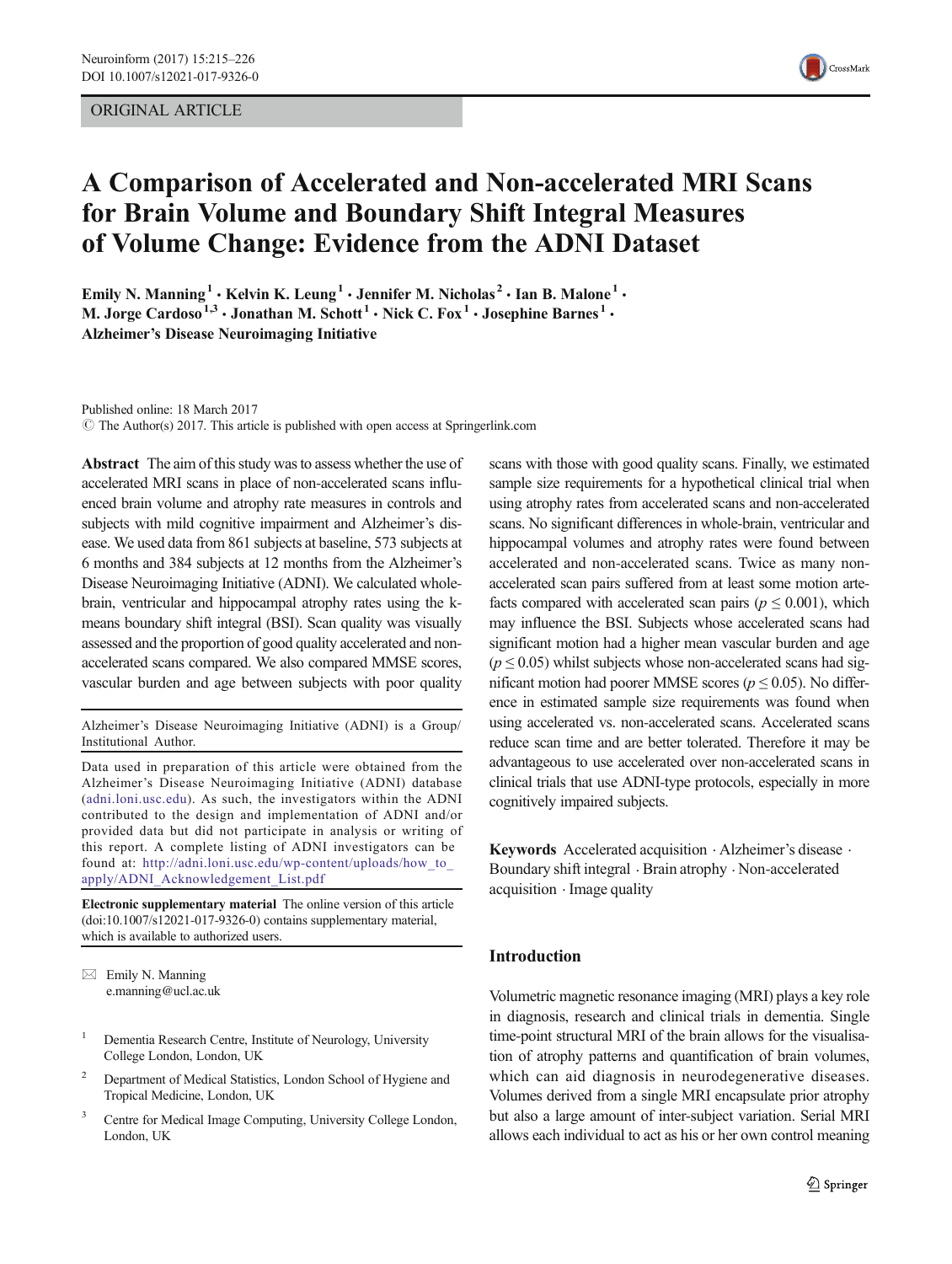changes in volume can be visualised and measured. Such longitudinal measures have less variability and can be used to track progression allowing objective assessment of the effects of potentially disease-modifying therapies. This necessitates coregistration of the image series and for quantification, the application of techniques such as the boundary shift integral (BSI) to pairs of images (Fox and Freeborough [1997;](#page-10-0) Leung et al. [2010](#page-11-0)). Atrophy rates, as measured using the BSI have been shown to be sensitive biomarkers for Alzheimer's disease (AD) and have been used as outcome measures in a number of clinical trials (Fox et al. [2005;](#page-10-0) Jack et al. [2008;](#page-11-0) Salloway et al. [2014\)](#page-11-0). However, the quality of each scan in the series is important to provide robust and accurate results. Poor quality scans can be caused by patient-related factors such as movement during the scanning process.

A typical 3T 3D structural brain MRI with 1 mm resolution takes approximately 9 min to acquire but some subjects have difficulty remaining still for this time period, often resulting in motion artefacts rendering them unusable for quantification. Acquisition times can be reduced by employing parallel imaging techniques (e.g. with scan times of approximately 5 min), potentially reducing motion artefacts, scanning costs, as well as increasing patient comfort and compliance. Reducing scanning time may mean that a higher proportion of subjects recruited to a study or clinical trial has useable MRI scans.

However, accelerated acquisitions alter scan characteristics such as signal-to-noise ratio, noise distribution and tissue contrast. Before accelerated T1 scans can be used in place of nonaccelerated T1 scans in clinical trials, it is essential that we understand how accelerated acquisitions may affect crosssectional volumes and longitudinal atrophy rate measures. Previous studies have investigated the influence of using accelerated protocols in place of non-accelerated cross-sectionally on freesurfer morphometry measures (Wonderlick et al. [2009\)](#page-11-0) and longitudinally on tensor based morphometry (TBM) based atrophy measures (Ching et al. [2015](#page-10-0); Hua et al. [2016;](#page-11-0) Vemuri et al. [2015](#page-11-0)). Another study investigated the impact of changing from non-accelerated baseline scans to an accelerated follow-up scans on boundary shift integral (BSI) and deformation-based morphometry measures of atrophy (Leung et al. [2015](#page-11-0)). To date, however, there has been no study investigating the influence of using accelerated scans in place of non-accelerated at both baseline and follow-up, on the BSI, an important clinical trial outcome measure. TBM based atrophy measures and the BSI rely on different properties of MRI scans to quantify change necessitating assessment of the impact of using accelerated MRI scans on the BSI; the BSI tracks how much the surface of the brain (or structure of interest) has moved between baseline and follow-up by measuring changes in voxel intensities in a region around the brain boundary whereas TBM based measures use non-linear registration to align baseline and followup scans and volume change is estimated from the gradients of the resulting deformation fields. In addition, despite poor quality

MRI scans routinely being excluded from studies (for reasons such as head coil failure, geometric distortions or patient motion), the question of whether subject characteristics differ between those who have useable MRI scans with those who have poor quality scans (due to patient motion) needs to be evaluated.

Therefore, the aims in this study were to: 1) compare whole brain, ventricular and hippocampal volumes at baseline and atrophy rates (measured using the BSI) over 6-month and 12 month intervals in accelerated and non-accelerated scans, 2) investigate whether there was a difference in the proportion of good quality accelerated and non-accelerated scans, 3) assess whether subject characteristics differed between subjects whose scans were considered unusable due to motion compared with those whose scans were of good quality and 4) compare estimated sample size requirements for a hypothetical clinical trial when using accelerated and non-accelerated scans.

### Materials and Methods

#### Image Data and Acquisition

Data used in the preparation of this article were obtained from the Alzheimer's Disease Neuroimaging Initiative (ADNI) database ([adni.loni.usc.edu](http://adni.loni.usc.edu)). The ADNI was launched in 2003 as a public-private partnership, led by Principal Investigator Michael W. Weiner, MD. The primary goal of ADNI has been to test whether serial magnetic resonance imaging (MRI), positron emission tomography (PET), other biological markers, and clinical and neuropsychological assessment can be combined to measure the progression of mild cognitive impairment (MCI) and early Alzheimer's disease (AD). For up-to-date information, see [www.adni-info.org.](http://www.adni-info.org) ADNI-GO and ADNI-2 included both accelerated and non-accelerated acquisition protocols for each participant. At the time of downloading baseline MRI scans were available for a total of 861 subjects, 6 month scans for 572 subjects, and 12 month scans for 384 subjects. All subjects used in the preparation of this article were scanned on 3T scanners and were new recruits to ADNI-GO/2. Image pre-processing included post-acquisition correction of gradient warping (Jovicich et al. [2006\)](#page-11-0) and intensity non-uniformity correction using N3 (Sled et al. [1998\)](#page-11-0). Scanners from three different manufacturers (Philips, Siemens and General Electric) were in use across the different sites. The three different scanner manufacturers use different acceleration protocols; details of the various MRI protocols are listed on the ADNI website ([http://adni.loni.usc.](http://adni.loni.usc.edu/methods/documents/mri-protocols/) [edu/methods/documents/mri-protocols/](http://adni.loni.usc.edu/methods/documents/mri-protocols/)). Non-accelerated scans were always acquired prior to the accelerated scans during the same scanning session. Subject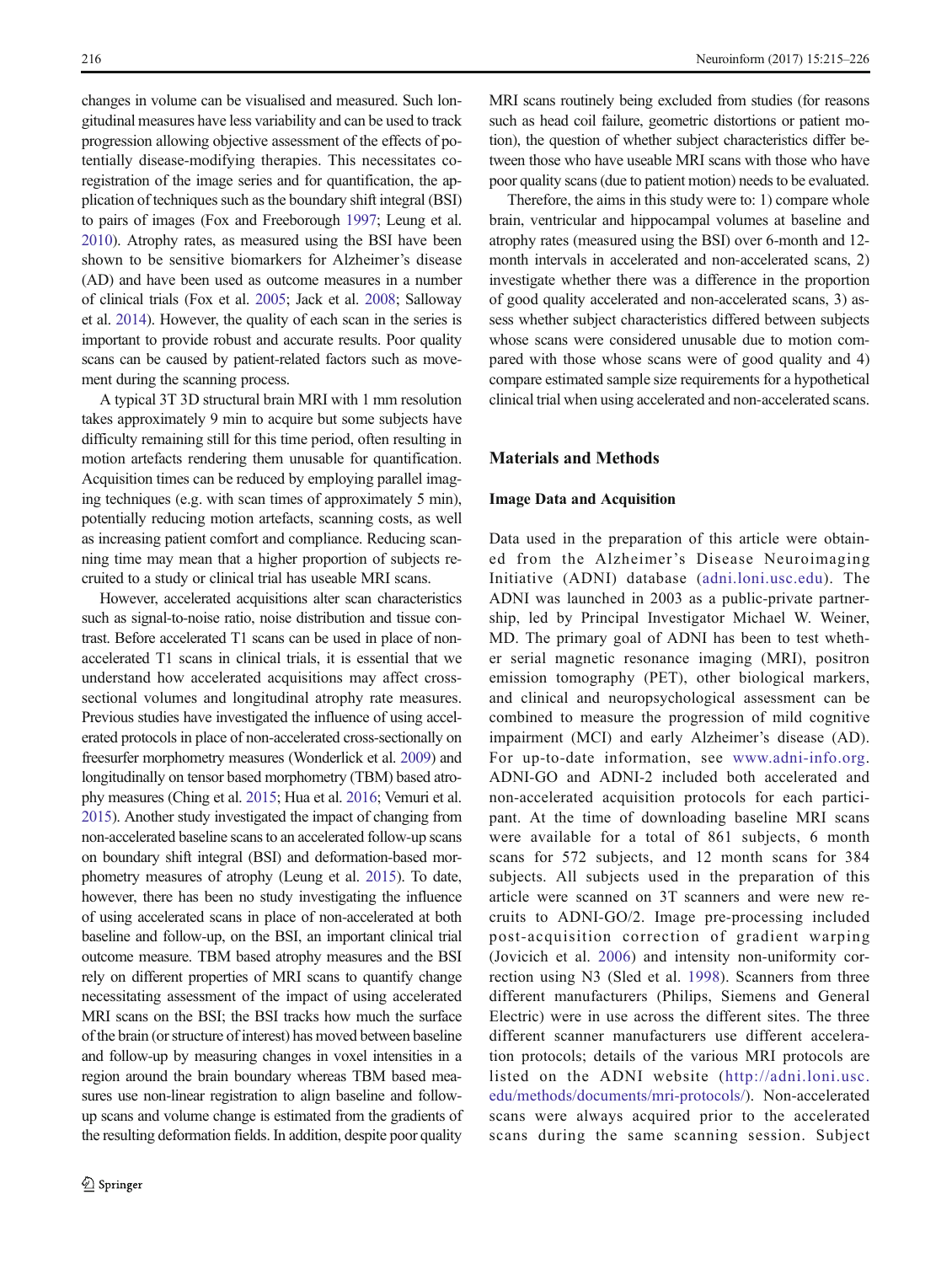#### Table 1 Subject demographics

|                                   | <b>CN</b>  | <b>EMCI</b> | <b>LMCI</b> | AD.       |
|-----------------------------------|------------|-------------|-------------|-----------|
| <b>Baseline</b>                   |            |             |             |           |
| Subjects, n                       | 231        | 310         | 173         | 126       |
| Age, years                        | 73.1 (6.1) | 70.8 (7.3)  | 72.2(7.5)   | 75.1(7.7) |
| MMSE score/30                     | 29(1)      | 28(2)       | 28(2)       | 23(2)     |
| Education, years                  | 17(3)      | 16(3)       | 17(2)       | 16(3)     |
| $%$ female                        | 54%        | 46%         | 46%         | 43%       |
| $%$ APOE $\epsilon$ 4 carriers    | 31%        | 46%         | 61%         | 71%       |
| Baseline to 6 months              |            |             |             |           |
| Subjects, n                       | 157        | 235         | 129         | 52        |
| Age, years                        | 73.6 (6.1) | 71.0 (7.2)  | 72.0 (7.6)  | 75.6(8.0) |
| MMSE score/30                     | 29(1)      | 28(2)       | 28(2)       | 23(2)     |
| Education, years                  | 17(3)      | 16(3)       | 17(2)       | 15(3)     |
| $%$ female                        | 50%        | 45%         | 48%         | 38%       |
| $%$ APOE $\epsilon$ 4 carriers    | 29%        | 42%         | 57%         | 77%       |
| Baseline to 12 months             |            |             |             |           |
| Subjects, n                       | 122        | 122.        | 103         | 37        |
| Age, years                        | 74.0 (6.0) | 70.7(7.1)   | 71.9 (7.4)  | 75.9(7.9) |
| MMSE score/30                     | 29(1)      | 28(2)       | 28(2)       | 23(2)     |
| Education, years                  | 17(3)      | 16(3)       | 17(2)       | 15(3)     |
| $%$ female                        | 52%        | 44%         | 47%         | 27%       |
| $%$ APOE $\varepsilon$ 4 carriers | 27%        | 44%         | 56%         | 78%       |

Mean (sd) shown unless otherwise indicated

CN cognitively normal, EMCI early mild cognitive impairment, LCMI late mild cognitive impairment, AD Alzheimer's disease, MMSE minimental state examination

demographics for all subjects with both accelerated and non-accelerated scans available at baseline, 6- and 12 months are shown in Table 1.

### Quality Control (QC) of MRI Scans

First, imaging sites were instructed to immediately assess the quality of T1 weighted scans and to re-acquire if necessary; therefore in some cases more than one accelerated or nonaccelerated T1 weighted scan was acquired in a particular session. QC was performed on all MRI scans at the Mayo Clinic before being released for download. This QC procedure entailed assessment of MRI scans for adherence to the ADNI scanning protocol, medical abnormalities and severe artefacts (such as metal-induced artefacts, head-coil failure etc.).

Only scans that passed this initial QC are available for download and so all analyses in this paper were only performed on the subset that passed initial QC by Mayo. At the Dementia Research Centre (UCL) further quality assessment of the MRI scans available to download was performed: individual scans were assessed visually for artefacts and very poor quality scans were excluded from further analysis (e.g. due to severe motion artefacts); once the scans were segmented and scan pairs registered (as detailed below), a single rater (EM), blinded to BSI values, assessed the quality of registered scan pairs. This assessment specifically looked at quality differences between the scans that may have affected the BSI measures. If a scan failed at this QC stage (from here on referred to as DRC QC), it was considered as failed for all BSI measures.

The BSI measures how much the boundary of a brain region has shifted between successive scans using normalised voxel intensities of co-registered images. Blurring due to patient motion can change the intensities of voxels at the brain boundary and may therefore render the BSI measure unreliable (Preboske et al. [2006](#page-11-0)). Since subjects had more opportunity to move during the longer non-accelerated scan we used a strict quality control process (i.e. erring on the side of excluding scans) as our first aim was to investigate whether the image acquisition, rather than differences in motion, might influence BSI measures. If motion, geometric distortions (due to different positioning in the scanner) or significant quality differences between baseline and follow-up scans were found, they were rated as unusable (for a more detailed description of the registration quality control process see Appendix). In addition, we excluded any subjects whose follow-up scans were performed on a different scanner from the baseline scans.

In order to test the reproducibility of the QC rating, the rater, blinded to diagnosis and scanner manufacturer, re-rated a sample of 60 scan pairs. The sample consisted scan pairs from 15 controls, 15 EMCI, 15 LMCI and 15 AD subjects. For each of the diagnostic groups 5 scan pairs were from GE scanners, 5 from Siemens scanners and 5 from Phillips scanners.

# Quality Comparison of Accelerated and Non-accelerated Scans

To evaluate quality we examined the proportion of scan pairs that passed DRC QC. Patient motion is one of the major reasons a registered scan pair may fail but other reasons, such as geometric distortions due to positional differences may occur. We hypothesised that there may be more motion artefacts in non-accelerated scans than accelerated due to the longer time required for the non-accelerated scan, but that other reasons for failing QC such as geometric distortions due to positional differences would be independent of acquisition type. Therefore, in order to compare scan quality we excluded both the non-accelerated and accelerated scan pair if either were failed for reasons other than motion. Within the remaining scan pairs, we conducted a paired comparison of the proportion of accelerated scan pairs that passed DRC QC and the proportion of nonaccelerated scan pairs that passed DRC QC using the McNemar test (McNemar [1947\)](#page-11-0). Where more than one scan was acquired per session, we used the first scan to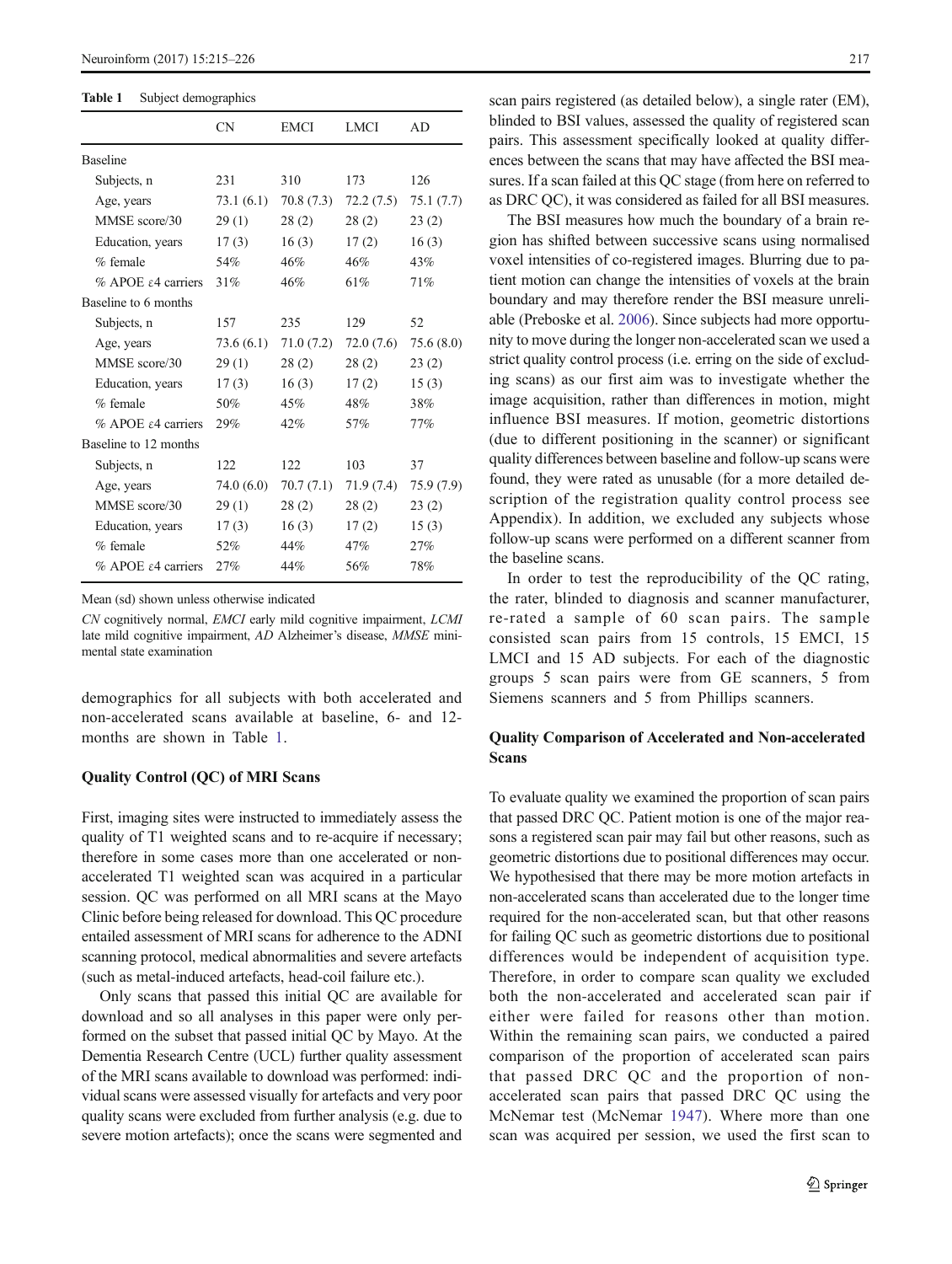be acquired in this comparison (in the BSI comparisons we used the best scan acquired).

#### Segmentation and Volume Measurement

Brain regions were delineated by Multi-Atlas Propagation and Segmentation (MAPS) (Leung et al. [2011](#page-11-0)), visually checked and manually edited if necessary (edits included removing skull inclusions, spillages into non-brain tissue around the temporal lobes and cutting-off the brain stem at the most inferior slice of the cerebellum) . Segmentations were performed in native space. Ventricles (including the temporal horn and excluding the third and fourth ventricles) were segmented using a semi-automated technique. First the scans were registered to standard space (using a 9-dof-6 approach: 9 degrees of freedom (dof) registration from which the rigid body transform is extracted and applied to image). An upper threshold of 60% of the mean brain intensity was then applied to separate brain tissue from the cerebrospinal fluid. Manual editing was then performed to delineate the ventricular boundaries where required. For hippocampal segmentation, each baseline scan was first registered to standard space and the 6- and 12-month follow-up scans were then affinely registered to their baseline. Hippocampal regions were then automatically segmented using the Similarity and Truth Estimation for Propagated Segmentations (STEPS) algorithm (Cardoso et al. [2013\)](#page-10-0) and were then manually checked and edited if necessary (e.g. editing in missing voxels around hippocampal cysts, removing the choroid plexus where it had been included, matching cut-offs in baseline and repeat scans). Left and right hippocampal volumes were summed. Differences in the numbers of scans with brain, ventricle and hippocampal volumes available were due to the workflow at the Dementia Research Centre, whereby scans are released for segmentation in batches and all regions are manually checked and edited where necessary. This means that not all available scans had hippocampal regions segmented and checked at the time of writing. We chose to include all available scans to maximise the numbers for the analyses.

### Volume Change Measurement

For whole brain volume change, the 6- and 12-month scans were registered to the baseline scans using affine registration (12dof) and differential bias correction was applied. Likewise, for measuring ventricular volume change, the 6 and 12-month scans were registered to the baseline scans (which were registered to standard space prior to segmentation) using affine registration (12dof). Local 6-dof registration was performed separately for left and right side hippocampi after segmentation using the hippocampal regions dilated by 2 voxels. Volume change between follow-up and baseline was calculated using the robust boundary shift integral (KN-BSI) (Leung et al. [2010](#page-11-0)) for the whole-brain, using the fixed window BSI for the ventricles and using the double window BSI for the hippocampi (Leung et al. [2010\)](#page-11-0). Left and right hippocampal atrophy rates were summed.

# Comparison of Accelerated and Non-accelerated Volumes and Atrophy Rates

We used paired t-tests to compare baseline mean volumes between accelerated and non-accelerated scans and compared variance between accelerated and nonaccelerated scans using Pitman's test for equality of variance in paired samples. All statistical tests were performed in Stata 14.

To compare atrophy rates between accelerated and nonaccelerated scan pairs we used a family of linear mixed models developed for the analysis of repeated measures of direct change (Frost et al. [2004\)](#page-11-0). We only included scans that passed DRC QC in this analysis. These models account for the correlation between repeated atrophy measures and permit inclusion of all available atrophy measures in the analysis under the assumption that missing values are missing at random. The dependent variables in separate models were the ml loss of brains, ventricles and hippocampi as calculated by the BSI (see equation below). Time (years) between baseline and follow-up scans was included as a fixed-effect. Interactions terms between scan type and time were included to allow atrophy rate to vary with scan type. Random effects for visit were included to allow participants to have visit specific deviations from a linear trajectory, and random effect for time allow for participant specific differences from the mean rate of atrophy. The random effect of time was allowed to differ by diagnostic group to allow for differing between subject heterogeneity in atrophy rate. The model can be written as Eq. (1):

$$
y_{ijk} = (\beta_0 + \beta_1 \text{scantype} + \beta_2 \text{EMCI} + \beta_3 \text{LMCI} + \beta_4 \text{AD} + b_{i,C} + b_{i,\text{EMCI}} + b_{i,\text{LMCI}} + b_{i,\text{AD}}) t_{ijk} - u_{ij}
$$

 $+ u_{ik} + \varepsilon_{a,ijk} + \varepsilon_{na,ijk}$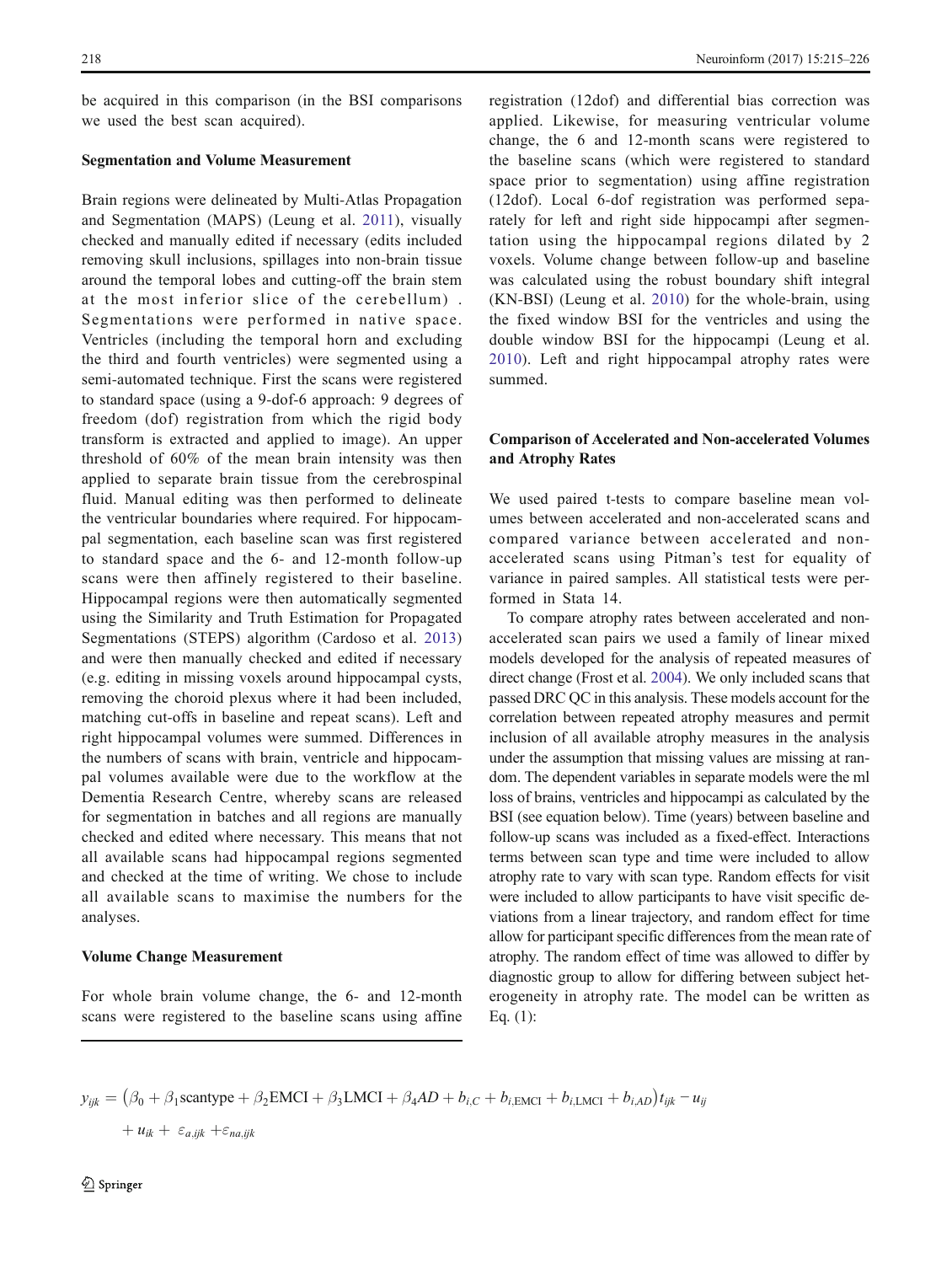$$
b_{i,C} \sim N\left(0, \sigma_{b,C}^2\right), b_{i, \text{EMCI}} \sim N\left(0, \sigma_{b, \text{EMCI}}^2\right), b_{i, \text{LMCI}} \sim N\left(0, \sigma_{b, \text{AMCI}}^2\right)
$$

$$
\left(0, \sigma_{b, \text{LMCI}}^2\right), b_{i, \text{AD}} \sim N\left(0, \sigma_{b, \text{AD}}^2\right)
$$

$$
u_{ij} \sim N\left(0, \sigma_u^2\right), u_{ik} \sim N\left(0, \sigma_u^2\right), \varepsilon_{a, ijk} \sim N\left(0, \sigma_{a,\varepsilon}^2\right), \varepsilon_{na, ijk} \sim N\left(0, \sigma_{na,\varepsilon}^2\right)
$$

Where  $y_{ijk}$  is the measured change between the j-th and k-th visit for the i-th individual,  $t_{ijk}$  is the time interval between visits j and k, *scantype* is a categorical variable representing scan type (0 if accelerated, 1 if non-accelerated), EMCI is a categorical variable representing EMCI status (0 if not diagnosed as EMCI, 1 if diagnosed as EMCI) and likewise for LMCI and AD,  $\beta_0$  is the mean atrophy rate in accelerated scans in controls,  $\beta_1$  is the difference in mean atrophy rate between accelerated and non-accelerated scans and  $\beta_2$ ,  $\beta_3 \beta_4$  are the fixed effects coefficients corresponding to a diagnosis of EMCI, LMCI or AD,  $b_i$  terms are the random effect slope for subject i in the relevant diagnostic group and  $\varepsilon_{a,ijk}$  and  $\varepsilon_{na,ijk}$  are the error terms for accelerated and non-accelerated scans respectively.

We hypothesised the residual error  $(\varepsilon_{ijk})$  may differ between non-accelerated scans and accelerated scans, as this represents the measurement error introduced in making the direct BSI measurement of atrophy. It was assumed that all other variance components, such as between subject heterogeneity in their atrophy rates could not be plausibly influenced by the scan type. Therefore, in order to test for differences in variance between accelerated and non-accelerated scans we used the likelihood ratio test on nested models, differing only in that one model specified with common residual variance  $(\varepsilon_{ijk})$  and one model had separate residual variances by scan type  $(\varepsilon_a, ijk; \varepsilon_{na}, ijk)$ .

# Comparison of Subject Characteristics between Passed and Failed Scans

We compared baseline MMSE, age and vascular burdenwhite matter hyperintensity (WMH) volumes (segmented on the FLAIR scans at UC Davis using an automated technique) (DeCarli et al. [1999\)](#page-10-0) in subjects with scan pairs that failed QC (where one or both of the 0–6 and 0–12 month scan pairs failed DRC QC due to motion) with those who had only passed scan pairs (either 0–6 or 0–12 months or both if available) using linear regression separately by scan type (accelerated or non-accelerated). For the MMSE score comparison we adjusted for age, gender, years of education and diagnosis. For the WMH volume comparison we adjusted for age, baseline diagnosis and head size. Since WMH volumes and MMSE scores are not normally distributed we used bootstrapping (with 2000 iterations) to calculate biascorrected and accelerated 95% confidence intervals (CI) for both of these analyses. For the age comparison we adjusted for baseline diagnosis, as the AD subjects were older than the EMCI subjects. We also compared the proportion of subjects with cognitive impairment (EMCI, LMCI or AD) between the groups (failed vs non-failed scans) using logistic regression and calculated odds ratios.

#### Sample Size Estimates

We estimated sample size requirements for a clinical trial to measure a 25% reduction in whole-brain atrophy rates in accelerated and non-accelerated scans using the standard formula: sample size per arm = (u + v)<sup>2</sup> × (σ1<sup>2</sup> + σ2<sup>2</sup>)/(μ1 - μ2)<sup>2</sup> where u = 0.84 to provide 80% power and v = 1.96 to test at the 5% level;  $\mu$ and σ are the mean and SDs of rates of atrophy in the treatment and placebo groups (assumes  $\sigma$ 1  $\approx$   $\sigma$ 2). In order to directly compare the sample size requirements using accelerated and non-accelerated scans we included all 0–6 and 0–12 month scan pairs, whether or not they failed DRC QC.

# **Results**

### Quality Control

The majority of scans failed by Mayo were failed due to non-adherence to the ADNI protocol, incomplete coverage of the brain, metal induced artefacts or pathology. Only one subject had scans failed by Mayo due to severe motion. A total of 861 subjects had baseline accelerated and non-accelerated scans available to download from LONI. Of these 840 subjects had both a baseline accelerated and non-accelerated scan that passed DRC first pass QC. See Fig. [1](#page-5-0) for a detailed breakdown of the number of subjects at each stage of the DRC QC.

Of the 573 subjects who had scans available at 6 months, scan pairs from 29 subjects were rated as unusable due to geometrical distortions due to positioning differencing in the scanner being detected on either or both of the accelerated and non-accelerated scans. A further 138 subjects had either an accelerated or nonaccelerated scan pair rated as unusable due to motion. Of the 384 subjects who had scans available at 12 months, geometric distortion was detected on either the accelerated or non-accelerated scan pairs or both for 5 subjects and were therefore rated as unusable and a further 99 subjects had either an accelerated or non-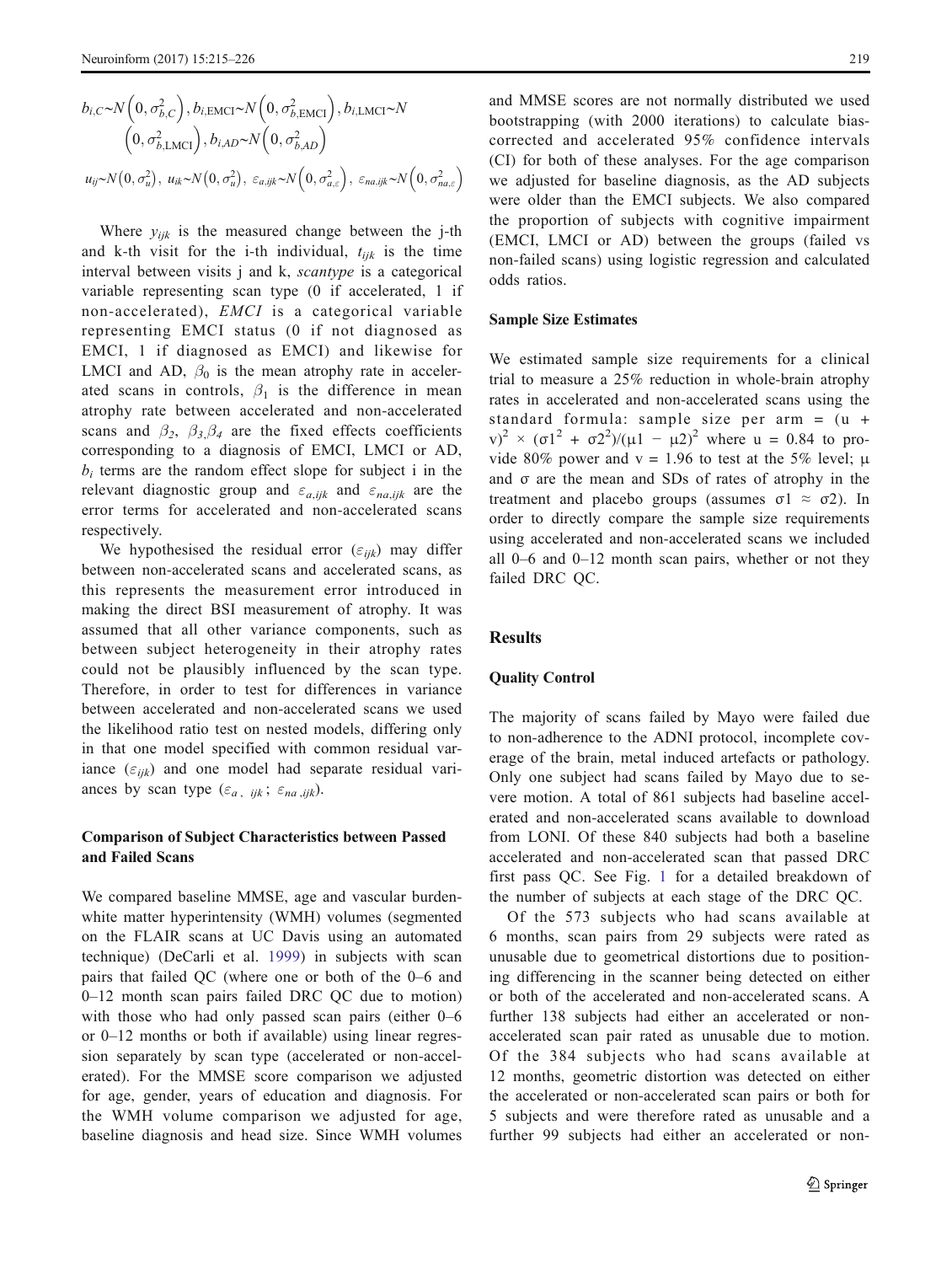<span id="page-5-0"></span>

Fig. 1 Breakdown of no. of subjects at each stage  $(NA =$  non-accelerated scan,  $A =$  accelerated scan)

accelerated scan pair rated as unusable due to motion. Examples of scan pairs that were failed due to motion are shown in Appendix 1.

In the sample of 60 scan pairs that were re-rated for reliability purposes there was 95% agreement between the initial and repeat ratings (Cohen's kappa coefficient: 0.74).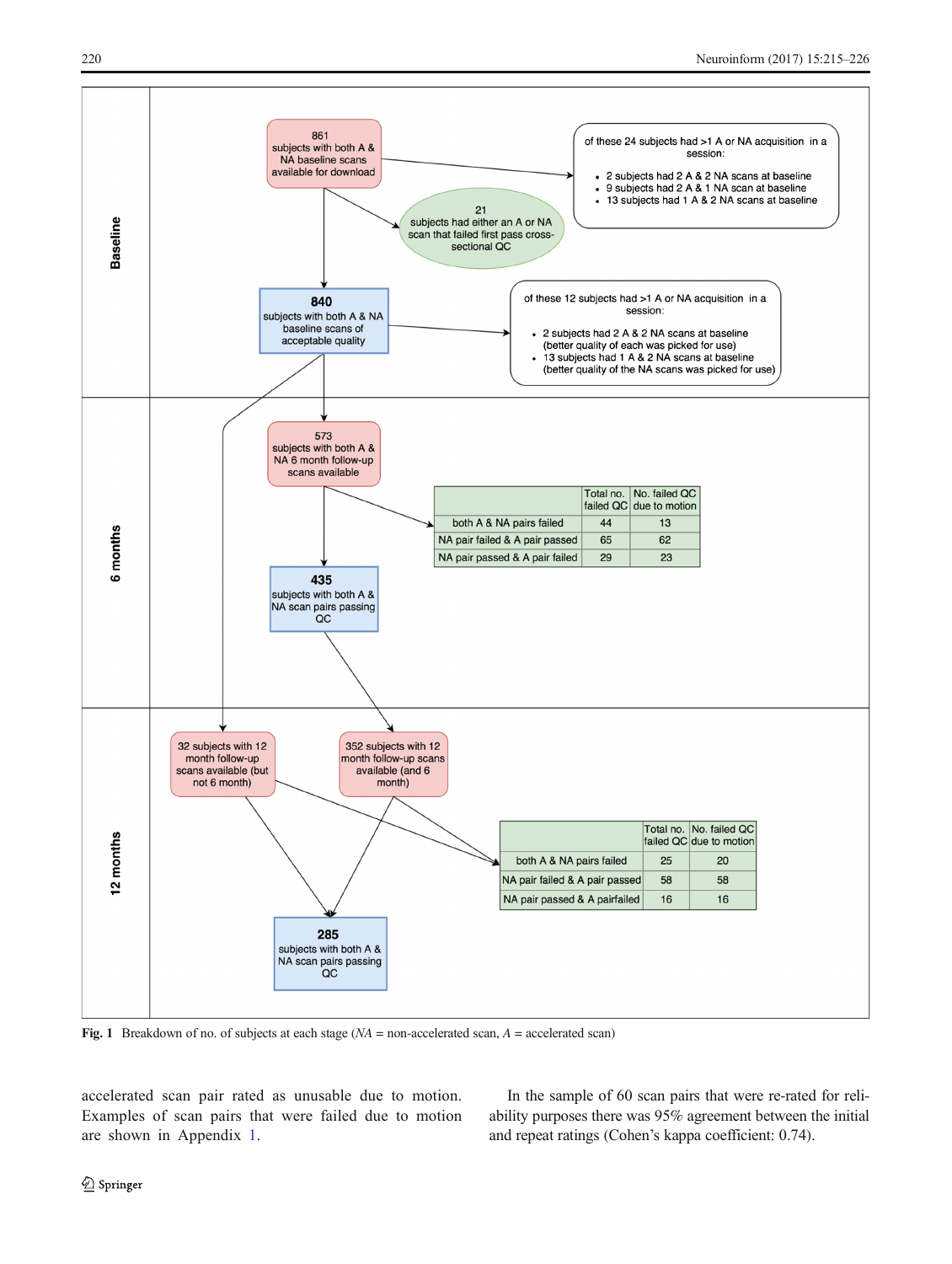# Scan Quality Differences between Accelerated and Non-accelerated T1 MRI Scans

At both 6- and 12- month intervals, significantly more (twice as many) non-accelerated than accelerated scan pairs failed quality control due to motion artefact (in one or other of the scan pairs); at 6 months 14% of non-accelerated scan pairs were failed due to motion vs 7% of accelerated scan pairs ( $p < 0.001$ ); at 12 months 20% of nonaccelerated scan pairs failed due to motion vs 9% of accelerated scan pairs ( $p < 0.001$ ).

# Baseline Volumes

Table 2 summarises the mean baseline brain, ventricular and hippocampal volumes (summed left and right) measured from the baseline MRI scans. There were no differences in the mean baseline brain or hippocampal volumes measured using accelerated scans as compared with non-accelerated scans. The measured baseline ventricular volume was on average 0.09 ml lower for nonaccelerated compared to accelerated scans. Although this difference was statistically significant ( $p < 0.001$ ) it was very small at only 0.2% of the mean ventricular volume. There were no significant differences in variances of any of the measures.

### Atrophy Rates

The results of the comparison of annualised brain, ventricular and hippocampal atrophy rates calculated using the BSI from accelerated and non-accelerated MRI scan pairs are shown in Table [3](#page-7-0).

No significant differences in whole-brain, ventricular or hippocampal atrophy rates were found in any of the comparisons. Residual errors were generally slightly higher for non-accelerated scans, although the difference only reached statistical significance in the hippocampal comparison in Philips scanners.

# Comparison of Subject Characteristics between those with Failed Scan Pairs Due to Motion and those with Passed Scan Pairs

Unadjusted baseline WMH volumes, age and MMSE scores are shown in Table [4](#page-8-0). The results have been dichotomised by scan quality; those whose  $0-6 \& 0-12$  months scan pairs both passed QC (if available) and those who had one or both of the 0–6 and 0–12 month scan pairs fail QC. The results of the regression analyses comparing these variables between these two subject groups are also shown.

### In Accelerated Scan Pairs

Subjects who had a failed 0–6 or 0–12 month accelerated scan pair (due to motion) had a lower mean adjusted WMH volume (adjusted for age, diagnosis and head-size) and had a higher mean adjusted age (adjusted for diagnosis). There was no significant association between the proportion of cognitively impaired subjects and QC failure due to motion, nor was an association found between baseline MMSE score and QC scan pair failure.

#### In Non-accelerated Scan Pairs

A higher proportion (11% higher) of subjects who had a failed 0–6 or 0–12 month non-accelerated scan pair (due to motion) were cognitively impaired (with a diagnosis of MCI or AD) compared with those whose scan pairs passed QC ( $p = 0.01$ ). Subjects who had a failed 0–6 or 0–12 month non-accelerated scan pair (due to motion) also had a lower mean adjusted MMSE score (adjusted for age, gender, education and diagnosis) ( $p \le 0.05$ ). No significant difference in WMH volumes or age was found.

# Sample Size Estimates

Mean annualised brain atrophy rates by diagnostic group are shown in Table [5](#page-8-0) and estimated sample sizes for subjects with LMCI and AD are shown in Table [6](#page-9-0). No significant

| <b>Table 2</b> | Baseline volumes (mean (sd) unless otherwise stated) |  |  |  |  |
|----------------|------------------------------------------------------|--|--|--|--|
|----------------|------------------------------------------------------|--|--|--|--|

|                                             |           | Non-accelerated | Accelerated | Mean difference (non-accelerated<br>- accelerated) [ $95\%$ CI] | Limits of agreement (accelerated<br>non-accelerated) |
|---------------------------------------------|-----------|-----------------|-------------|-----------------------------------------------------------------|------------------------------------------------------|
| Brain volume (ml)                           | $n = 840$ | 1066 (106)      | 1066 (106)  | 0.3 [-0.03, 0.6], $p = 0.07$                                    | $-9.22$ to $9.83$                                    |
| Ventricular volume (ml)                     | $n = 840$ | 39.2(22.8)      | 39.3(22.8)  | $-0.09$ [-0.1, -0.06], $p < 0.001$                              | $-0.81$ to $0.63$                                    |
| Hippocampal volume<br>$(left + right) (ml)$ | $n = 645$ | 5.2(0.03)       | 5.2(0.03)   | $-0.002$ [ $-0.004$ , 0.008], $p = 0.5$                         | $-0.15$ to $0.15$                                    |

\*paired t-tests were performed combining all subject categories (CN, EMCI, LMCI, AD)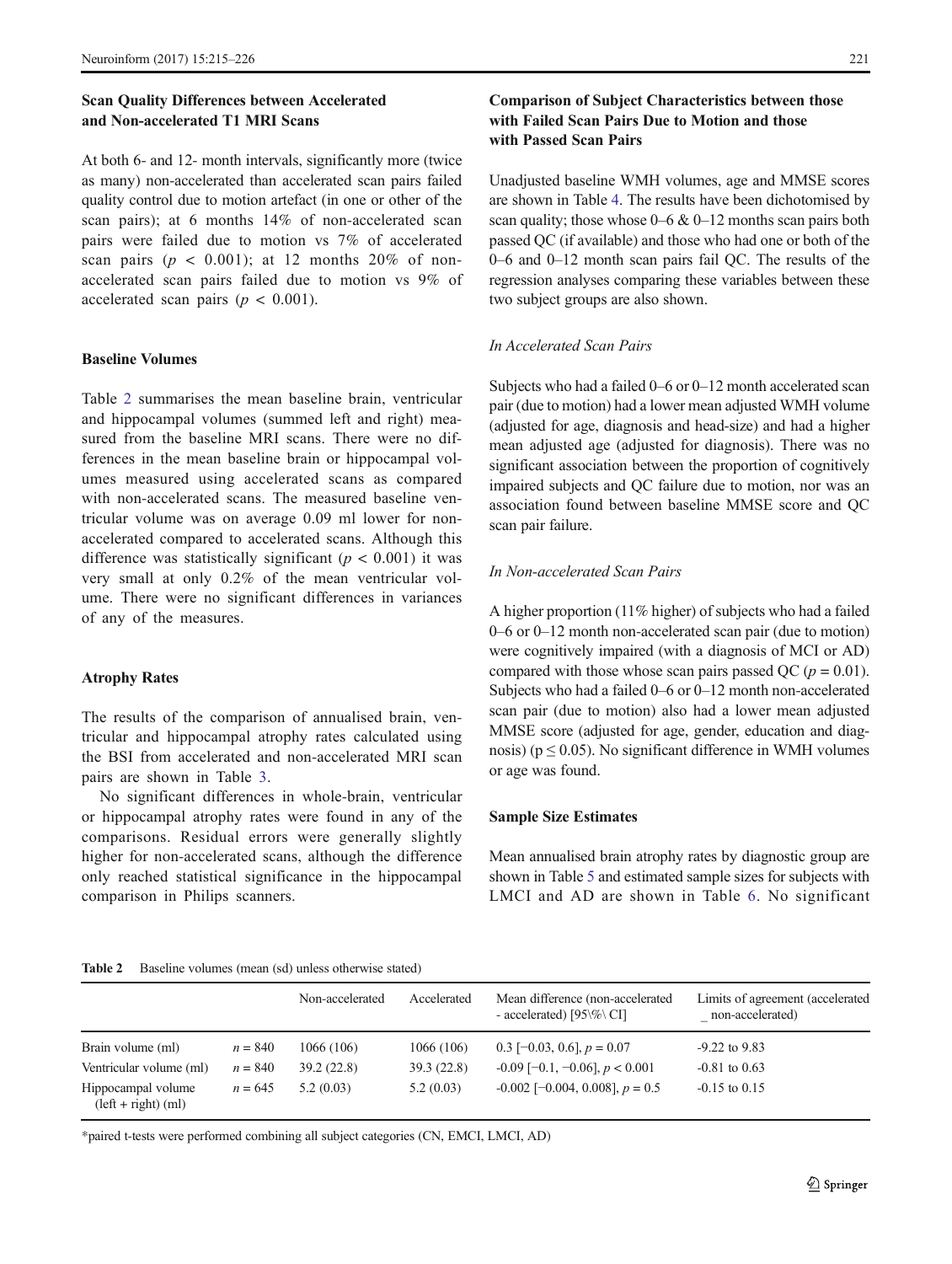|                                    | No.<br>scan<br>pairs | Mean adjusted<br>atrophy rate*^<br>in accelerated<br>scans, ml/year | Mean adjusted<br>atrophy rate*^<br>in non-accelerated<br>scans, ml/year | Mean difference in<br>atrophy rates*<br>(non-accelerated -<br>accelerated) [95% CI] | Residual<br>error:<br>accelerated<br>scans | Residual<br>error: non-<br>accelerated<br>scans | $p$ -value of<br>likelihood<br>ratio test |
|------------------------------------|----------------------|---------------------------------------------------------------------|-------------------------------------------------------------------------|-------------------------------------------------------------------------------------|--------------------------------------------|-------------------------------------------------|-------------------------------------------|
| <b>Brains</b>                      |                      |                                                                     |                                                                         |                                                                                     |                                            |                                                 |                                           |
| All                                | 487                  | 5.81 (0.88)                                                         | 5.85(0.88)                                                              | 0.04<br>$[-0.28 \text{ to } 0.36]$ , $p = 0.802$                                    | 5.41(0.57)                                 | 6.66(0.60)                                      | $p = 0.153$                               |
| <b>GE</b>                          | 91                   | 6.52(1.99)                                                          | 7.12(2.01)                                                              | 0.60<br>$[-0.65 \text{ to } 1.86]$ , $p = 0.347$                                    | 12.71(2.68)                                | 19.16(3.53)                                     | $p = 0.153$                               |
| Siemen-                            | 289                  | 6.44(1.23)                                                          | 6.44(1.23)                                                              | 0.00<br>$[-0.36 \text{ to } 0.36], p = 0.986$                                       | 0.48(0.90)                                 | 1.11(0.95)                                      | $p = 0.358$                               |
| S<br>Philips                       | 107                  | 4.61(1.99)                                                          | 4.31 (1.99)                                                             | $-0.30$<br>$[-0.72 \text{ to } 0.13]$ , $p = 0.168$                                 | 2.25(0.58)                                 | 2.91(0.60)                                      | $p = 0.506$                               |
| Ventricles                         |                      |                                                                     |                                                                         |                                                                                     |                                            |                                                 |                                           |
| All                                | 487                  | 1.30(0.22)                                                          | 1.30(0.22)                                                              | 0.01<br>$[-0.02 \text{ to } 0.03]$ , $p = 0.619$                                    | 0.01(0.01)                                 | 0.01(0.01)                                      | $p = 0.589$                               |
| <b>GE</b>                          | 91                   | 0.86(0.52)                                                          | 0.92(0.52)                                                              | 0.06<br>$[-0.03 \text{ to } 0.15]$ , $p = 0.225$                                    | 0.01(0.03)                                 | 0.04(0.03)                                      | $p = 0.483$                               |
| Siemen-<br>S                       | 289                  | 1.57(0.27)                                                          | 1.57(0.27)                                                              | 0.00<br>$[-0.03 \text{ to } 0.03]$ , $p = 0.998$                                    | 0.001(0.005)                               | 0.01(0.01)                                      | $p = 0.450$                               |
| Philips                            | 107                  | 0.92(0.53)                                                          | 0.91(0.53)                                                              | $-0.01$<br>$[-0.07 \text{ to } 0.04]$ , $p = 0.647$                                 | 0.02(0.01)                                 | 0.00(0.01)                                      | $p = 0.492$                               |
| Hippocampi (sum of left and right) |                      |                                                                     |                                                                         |                                                                                     |                                            |                                                 |                                           |
| All                                | 227                  | 0.05(0.02)                                                          | 0.04(0.02)                                                              | $-0.01$<br>$[-0.02 \text{ to } 0.00], p = 0.262$                                    | 0.004(0.000)                               | 0.004(0.0005)                                   | $p = 0.795$                               |
| <b>GE</b>                          | 45                   | $-0.06(0.09)$                                                       | $-0.08(0.09)$                                                           | $-0.02$<br>$[-0.05 \text{ to } 0.00], p = 0.100$                                    | 0.003(0.002)                               | 0.002(0.002)                                    | $p = 0.347$                               |
| Siemen-<br>S                       | 126                  | 0.07(0.01)                                                          | 0.06(0.01)                                                              | $-0.01$<br>$[-0.02 \text{ to } 0.00], p = 0.125$                                    | 0.001(0.001)                               | 0.002(0.001)                                    | $p = 0.381$                               |
| Philips                            | 56                   | 0.03(0.02)                                                          | 0.04(0.02)                                                              | 0.01<br>$[-0.00 \text{ to } 0.03]$ , $p = 0.121$                                    | 0.002(0.000)                               | 0.003(0.001)                                    | $p = 0.045$                               |

<span id="page-7-0"></span>Table 3 Comparison of whole-brain ventricular and hippocampal atrophy rates calculated from accelerated and non-accelerated scan pairs using the boundary shift integral in subjects whose accelerated and non-accelerated scan pairs both passed QC, mean (se) shown unless otherwise indicated

Significant differences ( $p \le 0.05$ ) are shown in bold

\*Difference between non-accelerated and accelerated scans for all participants whose scan pairs passed DRC QC. Results are from the model with two separate residual errors by scan type

^Mean adjusted rates shown are for controls for illustration

differences in sample size requirements were found when comparing accelerated and non-accelerated scan pairs for any of the atrophy measures.

# **Discussion**

We have shown that using an accelerated scan protocol, which reduces acquisition time compared with non-accelerated protocols, results in fewer scan pairs being excluded from subsequent analysis due to motion artefacts (which may affect the BSI) without significantly altering the absolute rates of change or sample sizes required for clinical trials.

The differences, adjusted for diagnosis, varied by scanner manufacturer. Differences in atrophy rates calculated from accelerated and non-accelerated scans from GE scanners were higher than in Siemens and Philips scanners. Residual errors were in general higher in non-accelerated scans, although the difference only reached statistical significance in the hippocampal comparison in Philips scanners. We also found differences in the characteristics of those who failed the accelerated and non-accelerated scan pairs: those who had failed nonaccelerated scan pairs had lower MMSEs at baseline (more severe) and a higher proportion of them were cognitively impaired; whereas those whose accelerated scan pairs failed DRC QC were older and had greater WMH volumes. The difference in WMH volumes remained after adjustment for age. This may be the result of scan order: accelerated scans were always performed after non-accelerated scans and it could be that subjects with higher WMH volumes were unable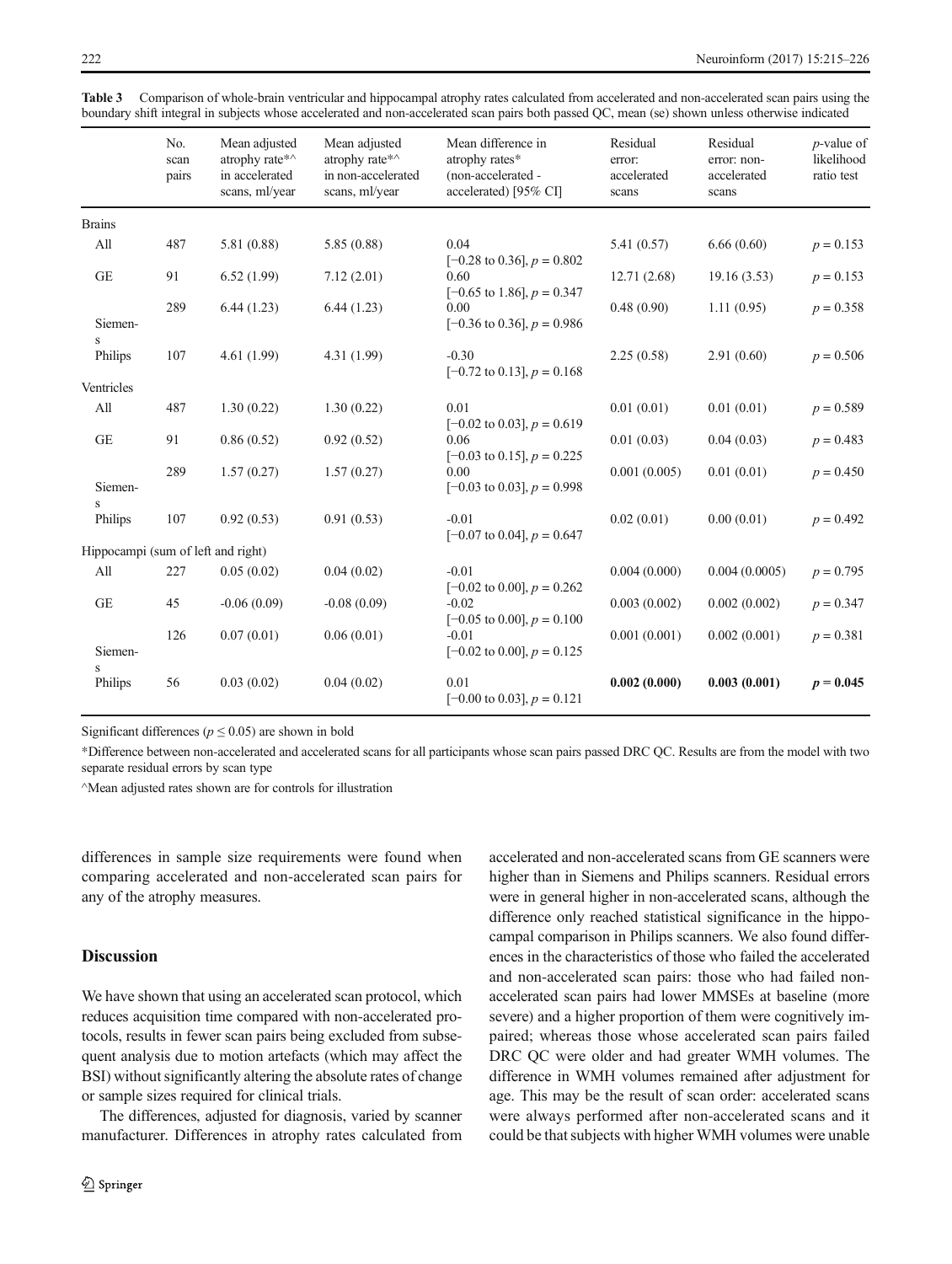<span id="page-8-0"></span>

|  |  | Table 4 Comparison of subject characteristics (mean (sd) shown, unless otherwise stated) |  |
|--|--|------------------------------------------------------------------------------------------|--|
|--|--|------------------------------------------------------------------------------------------|--|

|                                 | Both (if available) $0-6$ and $0-12$<br>month scan pairs passed QC | One or both of the $0-6$ and $0-12$<br>month scan pairs failed QC | Adjusted difference [95% CI]                 |
|---------------------------------|--------------------------------------------------------------------|-------------------------------------------------------------------|----------------------------------------------|
| Accelerated scan pairs          |                                                                    |                                                                   |                                              |
| WMH volume $(mm3)$              | 6.55 (8.96), $n = 498$                                             | 9.40 (9.71), $n = 66$                                             | 2.01 <sup>a</sup> [0.01, 4.62], $p \le 0.05$ |
| Age (years)                     | 72.2 $(7.4)$ , $n = 513$                                           | 74.3 (6.7), $n = 66$                                              | $2.2^{\mathrm{b}}$ [0.4, 4.0], $p = 0.02$    |
| Baseline MMSE/30                | 27.8 (2.4), $n = 513$                                              | $27.7(2.1), n = 66$                                               | $0.1^{\circ}$ [-0.3, 0.4], $p > 0.05$        |
| % Subjects cognitively impaired | 73%                                                                | 78%                                                               | 4\% $[-6, 15]$ , $p = 0.45$                  |
| Non-accelerated scan pairs      |                                                                    |                                                                   |                                              |
| WMH volume $(mm3)$              | 6.85 (9.28), $n = 444$                                             | 7.01 (8.40), $n = 120$                                            | $-0.32^{\text{a}}$ [-1.82, 1.49], $p > 0.05$ |
| Age (years)                     | 72.3 $(7.2)$ , $n = 455$                                           | 72.9 $(7.6)$ , $n = 124$                                          | $0.9^b$ [-0.6, 2.3], $p = 0.24$              |
| Baseline MMSE/30                | $27.9(2.3)$ , $n = 455$                                            | 27.3 $(2.5)$ , $n = 124$                                          | $-0.3^{\circ}$ [-0.6, -0.1], $p \le 0.05$    |
| % Subjects cognitively impaired | $71\%$                                                             | 82%                                                               | $11\%$ [19, 3], $p = 0.01$                   |

Significant differences ( $p \le 0.05$ ) are shown in bold

<sup>a</sup> Difference in mean WMH volume adjusted for age, diagnosis and headsize using linear regression analysis. CI calculated using bootstrapping

<sup>b</sup> Difference in baseline age adjusted for diagnosis using linear regression analysis

<sup>c</sup> Difference in baseline MMSE score adjusted for age, education and diagnosis. CI calculated using bootstrapping

to remain still for both scans (the non-accelerated scan as well as the accelerated scan) or it may suggest that subjects with more extensive white matter damage are less able to remain sufficiently motionless even at the shorter scanning times. Regardless, disregarding data from subjects with unusable scans due to motion changes the characteristics of the participants included in any analysis, meaning that they may have different characteristics from those who were originally recruited to the study.

One prior study investigated the influence of changing from a non-accelerated scanning protocol at the baseline to an accelerated protocol at repeat on the BSI and deformation-based morphometry atrophy measures (Leung et al. [2015\)](#page-11-0). They found that the extent to which this change in protocol influenced atrophy measures depended on manufacturer, with little effect for some acquisitions and manufacturers. Another previous study investigated the influence of parallel imaging acquisition on brain volume measurements in

Table 5 Atrophy rates by diagnosis in all subjects (regardless of whether scan pairs passed or failed QC)

|             |       | 0–6 month atrophy rates                                     |                   |      | $0-12$ month atrophy rates |                   |
|-------------|-------|-------------------------------------------------------------|-------------------|------|----------------------------|-------------------|
|             | $n =$ | Non-accelerated scans                                       | Accelerated scans | $n=$ | Non-accelerated scans      | Accelerated scans |
|             |       | Annualised whole-brain atrophy rates ml/year                |                   |      |                            |                   |
| <b>CN</b>   | 157   | 7.21 (14.65)                                                | 6.74(13.71)       | 122  | 7.18(7.7)                  | 7.37(7.48)        |
| <b>EMCI</b> | 234   | 7.44 (13.89)                                                | 7.52(14.15)       | 122  | 7.82(8.92)                 | 7.50(8.35)        |
| <b>LMCI</b> | 129   | 11.48(15.01)                                                | 11.16(14.25)      | 103  | 10.84(9.68)                | 11.01(9.18)       |
| AD          | 52    | 16.00(15.97)                                                | 16.06(15.06)      | 37   | 14.89 (8.24)               | 14.94 (9.20)      |
|             |       | Annualised ventricular expansion rates ml/year              |                   |      |                            |                   |
| CN          | 157   | 1.31(2.45)                                                  | 1.42(2.59)        | 122  | 1.43(1.54)                 | 1.41(1.52)        |
| <b>EMCI</b> | 234   | 1.40(2.47)                                                  | 1.39(2.51)        | 122  | 1.77(1.81)                 | 1.76(1.79)        |
| <b>LMCI</b> | 129   | 2.70(3.17)                                                  | 2.70(3.09)        | 103  | 2.94(2.59)                 | 2.91(2.59)        |
| AD          | 52    | 4.20(4.21)                                                  | 4.39(4.17)        | 37   | 4.14(3.01)                 | 4.16(2.95)        |
|             |       | Annualised hippocampal atrophy rates (left + right) ml/year |                   |      |                            |                   |
| CN          | 115   | 0.08(0.22)                                                  | 0.08(0.22)        | 92   | 0.06(0.11)                 | 0.07(0.11)        |
| <b>EMCI</b> | 180   | 0.06(0.17)                                                  | 0.07(0.17)        | 85   | 0.09(0.14)                 | 0.1(0.14)         |
| <b>LMCI</b> | 95    | 0.15(0.23)                                                  | 0.14(0.22)        | 76   | 0.13(0.15)                 | 0.14(0.14)        |
| AD          | 38    | 0.20(0.16)                                                  | 0.21(0.21)        | 25   | 0.18(0.12)                 | 0.18(0.11)        |

Mean (sd) shown unless otherwise indicated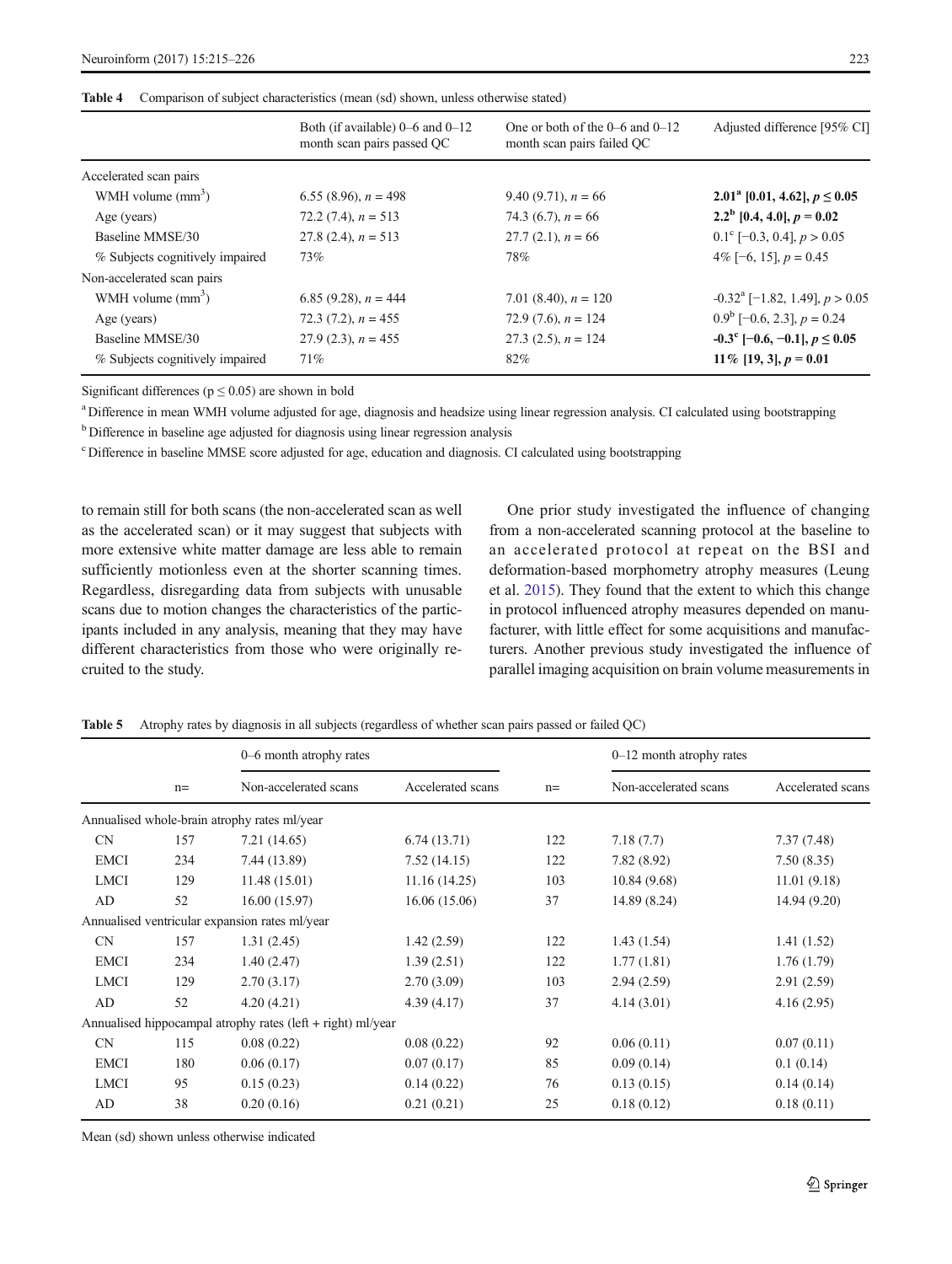<span id="page-9-0"></span>Table 6 Sample size estimates for a 25% reduction in atrophy rate with bootstrap 95% CIs and 80% power

|                       |               | non-accelerated scans,<br>$n$ [95% CI] | Accelerated scans,<br>$n$ [95% CI] | Difference (non-accelerated -<br>accelerated), n [95% CI] |
|-----------------------|---------------|----------------------------------------|------------------------------------|-----------------------------------------------------------|
| Baseline to 6 months  |               |                                        |                                    |                                                           |
| <b>LMCI</b>           | <b>Brains</b> | 420 [257, 858]                         | 414 [258, 759]                     | $6$ [-100, 146]                                           |
| <b>LMCI</b>           | Ventricles    | 349 [241, 692]                         | 334 [226, 633]                     | $15$ [-38, 50]                                            |
| <b>LMCI</b>           | Hippocampi    | 673 [342, 1851]                        | 612 [340, 1707]                    | $61$ [-226, 763]                                          |
| AD                    | <b>Brains</b> | 252 [146, 606]                         | 223 [127, 529]                     | $29$ [-65, 248]                                           |
| AD                    | Ventricles    | 254 [160, 466]                         | 228 [145, 427]                     | $26$ [-3, 75]                                             |
| AD                    | Hippocampi    | 145 [89, 270]                          | 236 [136, 576]                     | $-91$ [ $-153$ , 19]                                      |
| Baseline to 12 months |               |                                        |                                    |                                                           |
| <b>LMCI</b>           | <b>Brains</b> | 204 [139, 371]                         | 177 [127, 277]                     | $27$ [-14, 76]                                            |
| <b>LMCI</b>           | Ventricles    | 202 [148, 320]                         | 205 [149, 329]                     | $-3$ [-16, 10]                                            |
| <b>LMCI</b>           | Hippocampi    | 361 [221, 853]                         | 234 [160, 415]                     | $127$ [-16, 435]                                          |
| AD                    | <b>Brains</b> | 77 [53, 126]                           | 96 [56, 203]                       | $-19$ [ $-47, 23$ ]                                       |
| AD                    | Ventricles    | 134 [89, 244]                          | 127 [85, 232]                      | $7[-1, 20]$                                               |
| AD                    | Hippocampi    | 110 [58, 328]                          | 93 [40, 621]                       | $17[-64, 172]$                                            |

4 healthy control subjects (Krueger et al. [2012](#page-11-0)). They acquired 12 MPRAGE volumes in each session with a range of acceleration factors. They then repeated the same sequences 8 weeks later in each of the 4 subjects and found no significant differences in BSI measures even at high acceleration factors.

A further three previous studies investigated the influence of using accelerated T1 acquisitions on different measures of brain atrophy rate (Ching et al. [2015;](#page-10-0) Hua et al. [2016;](#page-11-0) Vemuri et al. [2015\)](#page-11-0). These studies all used data from ADNI. One study (Ching et al. [2015](#page-10-0)) and it's extension (Hua et al. [2016\)](#page-11-0) found that measures of atrophy rate derived from tensor based morphometry were very similar between accelerated and nonaccelerated acquisitions. Another study (Vemuri et al. [2015\)](#page-11-0), which used a different atrophy rate measure based on symmetric diffeomorphic image normalisation and tensor based morphometry (TBM-Syn), did find some significant differences, with accelerated scan pairs tending to show higher TBM-Syn scores (or lower rates of atrophy) compared with nonaccelerated pairs. Although previous studies have compared accelerated and non-accelerated scans for measures of atrophy based on TBM, different measures of atrophy are based on different properties of MRI scans and it may be that some measures are more affected by using accelerated protocols than others. For instance, it may be that TBM-Syn measures are more sensitive to differences in accelerated and nonaccelerated scans (although the differences found in that study may have also been due to the more liberal inclusion of scans with motion than in this study). This is the first study to date to examine the impact of using accelerated scans in place of nonaccelerated scans at both baseline and follow-up on the BSI – a measure used as a secondary outcome in clinical trials of treatments in AD. In addition, we investigated the influence of scanner manufacturer on atrophy rate outcomes as well as the demographics and vascular burden of those who had good quality vs. poor quality serial images, which adds to the existing literature.

There are some limitations to this study. First, subjects always had the non-accelerated scan prior to the accelerated scan. It could be that the finding of more motion artefacts in the non-accelerated scans was due to the ordering of the scans rather than the longer scan time. Secondly, the motion artefacts were visually rated and the rater was not blinded to the type of scan performed, which may have introduced some bias. We performed considered QC in order to be able to test the specific hypotheses of interest. However, it may be that had another rater performed this QC, different results may have been obtained. We did not assess rescans as part of the quality comparison as we wished to assess how quality was affected in the first scan of each type obtained. It may be that assessing rescans in place of original scans may have changed the results presented. Thirdly, given the importance of head coils on the quality of scans, it would be interesting to investigate the influence of head coil type on the differences between accelerated and non-accelerated scans. Unfortunately details of head coils used were not available for a large number of the ADNI subjects, so we were unable to perform this analysis in this study. Further, although our results indicate that atrophy rates measured using the BSI in accelerated scans are not markedly different from those measured in nonaccelerated scans, it may be that different techniques for measuring brain atrophy rates are more susceptible to the changes in scan characteristics introduced by parallel imaging techniques. Notably, the differences in hippocampal atrophy rates between accelerated and non-accelerated scans were relatively higher than the differences in whole-brain and ventricular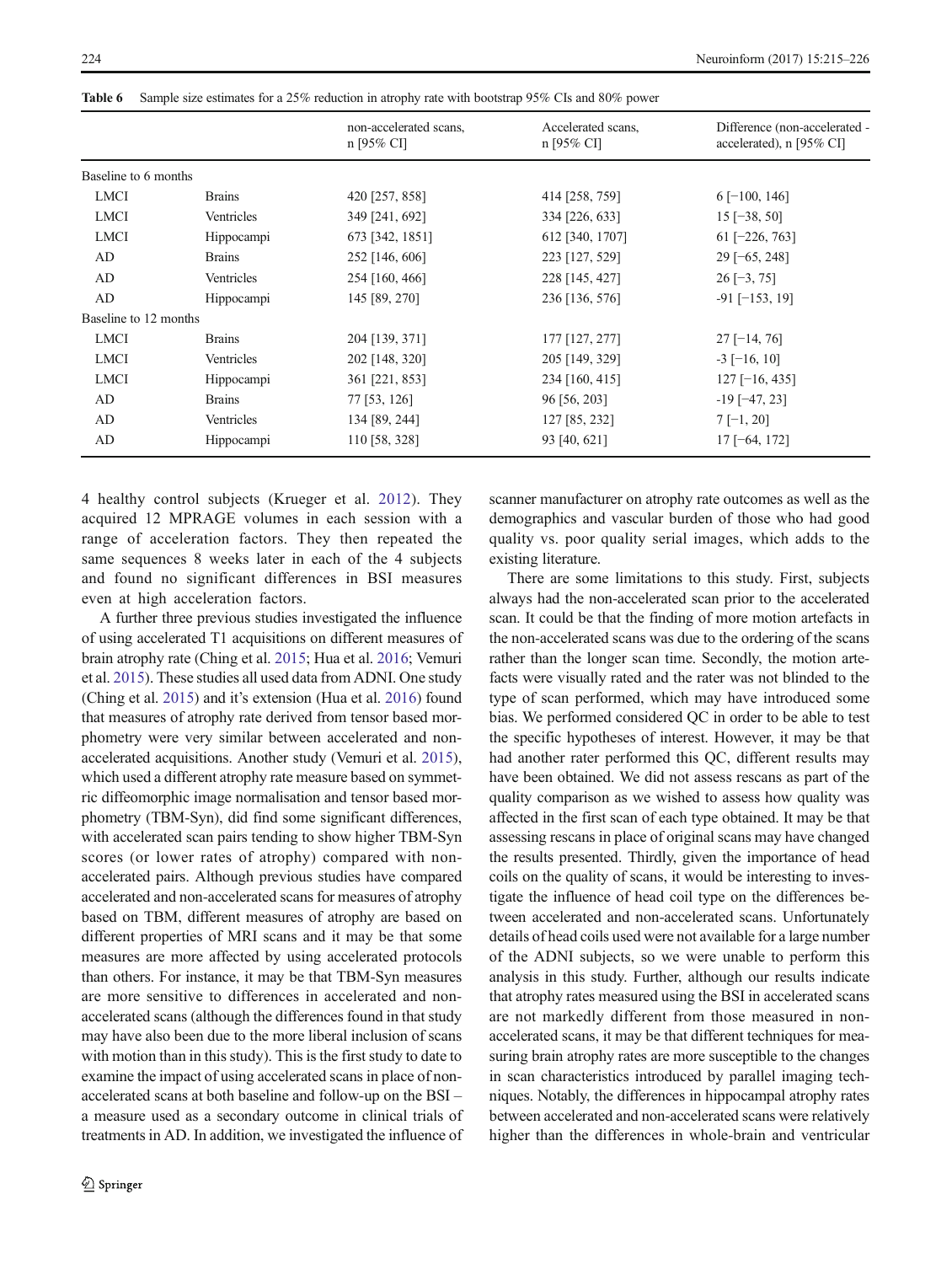<span id="page-10-0"></span>atrophy rates (~30% difference in hippocampal atrophy rates between accelerated and non-accelerated scans on Philips and GE scanners and ~15% difference on Siemens scanners) although the differences were not statistically significant. The SNR ratios in accelerated scans are highest near the head coils, on the surface of the brain and get progressively worse, as the distance from the coils increases (Krueger et al. [2012\)](#page-11-0). The hippocampal BSI may therefore be more sensitive to the differences in accelerated and non-accelerated scans due to their location deep in the brain. It may be that with longer time intervals, these differences become more apparent and further studies would be required to investigate this.

In summary, the shorter scan time of accelerated scans may reduce the proportion of first-acquisition scans affected by motion artefacts. Therefore it may be advantageous to use accelerated T1 MRI scans rather than non-accelerated scans for assessing brain volumes and atrophy rates (BSI) in clinical trials. Importantly, the use of accelerated T1 structural MRI scans in place of non-accelerated scans does not appear to have an impact on whole-brain, ventricular and hippocampal volume and atrophy rate (BSI) measures. Finally, differences in subject characteristics were observed in those subjects whose scan pairs passed DRC QC from those whose scan pairs failed DRC QC due to motion in both accelerated and non-accelerated scans. Disregarding data from subjects who are unable to keep sufficiently still during an MRI scan to produce quality data ultimately biases the characteristics of the subject group in some way, possibly excluding those subjects who are more severe or have a more vascular form of the disease. However, the use of accelerated T1 volumetric scans rather than non-accelerated T1 volumetric scans may mean that higher quality longitudinal images can be obtained on a larger proportion of the original study population.

#### Information Sharing Statement

Data used in the preparation of this article were obtained from the Alzheimer's disease Neuroimaging Initiative (ADNI, RRID:SCR\_003007) database, which is available at [adni.](http://adni.loni.usc.edu) [loni.usc.edu.](http://adni.loni.usc.edu) In-house tools were used to generate the whole-brain, ventricular and hippocampal volumes and BSI measures and are available for download from [adni.loni.usc.](http://adni.loni.usc.edu) [edu](http://adni.loni.usc.edu). Stata 14 was used for all statistical comparisons, available for purchase from [www.stata.com/.](http://www.stata.com/)

Acknowledgements EM and JB are funded by Alzheimers Research UK. MJC receives funding from EPSRC (EP/H046410/1). JMS acknowledges the support of the NIHR Queen Square Dementia BRU, the NIHR UCL/H Biomedical Research Centre, Wolfson Foundation, EPSRC (EP/ J020990/1), MRC (CSUB19166), ARUK (ARUK-Network 2012-6-ICE; ARUK-PG2014-1946), Brain Research Trust ((UCC14191) and European Union's Horizon 2020 research and innovation programme (Grant 666992). NCF has an NIHR Senior Investigator award and also receives support from the Wolfson Foundation and the NIHR Biomedical Research Unit in Dementia at UCL. NCF's research group has received payment for consultancy or conducting studies from AVID, Eli Lilly, GSK, Janssen, Novartis, Roche and Sano. NCF receives no personal compensation for the activities mentioned above. The Dementia Research Centre is supported by Alzheimer's Research UK, Brain Research Trust, and The Wolfson Foundation. This work was supported by the NIHR Queen Square Dementia Biomedical Research Unit. Data collection and sharing for this project was funded by the Alzheimer's Disease Neuroimaging Initiative (ADNI) (National Institutes of Health Grant U01 AG024904) and DOD ADNI (Department of Defense award number W81XWH-12-2-0012). ADNI is funded by the National Institute on Aging, the National Institute of Biomedical Imaging and Bioengineering, and through generous contributions from the following: AbbVie, Alzheimer's Association; Alzheimer's Drug Discovery Foundation; Araclon Biotech; BioClinica, Inc.; Biogen; Bristol-Myers Squibb Company; CereSpir, Inc.; Eisai Inc.; Elan Pharmaceuticals, Inc.; Eli Lilly and Company; EuroImmun; F. Hoffmann-La Roche Ltd. and its affiliated company Genentech, Inc.; Fujirebio; GE Healthcare; IXICO Ltd.; Janssen Alzheimer Immunotherapy Research & Development, LLC.; Johnson & Johnson Pharmaceutical Research & Development LLC.; Lumosity; Lundbeck; Merck & Co., Inc.; Meso Scale Diagnostics, LLC.; NeuroRx Research; Neurotrack Technologies; Novartis Pharmaceuticals Corporation; Pfizer Inc.; Piramal Imaging; Servier; Takeda Pharmaceutical Company; and Transition Therapeutics. The Canadian Institutes of Health Research is providing funds to support ADNI clinical sites in Canada. Private sector contributions are facilitated by the Foundation for the National Institutes of Health [\(www.fnih.org](http://www.fnih.org)). The grantee organization is the Northern California Institute for Research and Education, and the study is coordinated by the Alzheimer's Disease Cooperative Study at the University of California, San Diego. ADNI data are disseminated by the Laboratory for Neuro Imaging at the University of Southern California.

Open Access This article is distributed under the terms of the Creative Commons Attribution 4.0 International License (http:// creativecommons.org/licenses/by/4.0/), which permits unrestricted use, distribution, and reproduction in any medium, provided you give appropriate credit to the original author(s) and the source, provide a link to the Creative Commons license, and indicate if changes were made.

# References

- Cardoso, M. J., Leung, K., Modat, M., Keihaninejad, S., Cash, D., Barnes, J., et al. (2013). STEPS: similarity and truth estimation for propagated segmentations and its application to hippocampal segmentation and brain parcelation. Med Image Anal, 17(6), 671–684. doi:[10.1016/j.media.2013.02.006](http://dx.doi.org/10.1016/j.media.2013.02.006).
- Ching, C. R. K., Hua, X., Hibar, D. P., Ward, C. P., Gunter, J. L., Bernstein, M. A., et al. (2015). Does MRI scan acceleration affect power to track brain change? Neurobiol Aging, 36(Suppl 1), S167– S177. doi[:10.1016/j.neurobiolaging.2014.05.039](http://dx.doi.org/10.1016/j.neurobiolaging.2014.05.039).
- DeCarli, C., Miller, B. L., Swan, G. E., Reed, T., Wolf, P. A., Garner, J., et al. (1999). Predictors of brain morphology for the men of the NHLBI twin study. Stroke; a journal of cerebral circulation, 30(3), 529–536. doi[:10.1161/01.STR.30.3.529](http://dx.doi.org/10.1161/01.STR.30.3.529).
- Fox, N. C., & Freeborough, P. A. (1997). Brain atrophy progression measured from registered serial MRI: validation and application to Alzheimer's disease. J Magn Reson Imaging, 7(6), 1069–1075. doi:[10.1002/jmri.1880070620.](http://dx.doi.org/10.1002/jmri.1880070620)
- Fox, N. C., Black, R. S., Gilman, S., Rossor, M. N., Griffith, S. G., Jenkins, L., & Koller, M. (2005). Effects of Abeta immunization (AN1792) on MRI measures of cerebral volume in Alzheimer